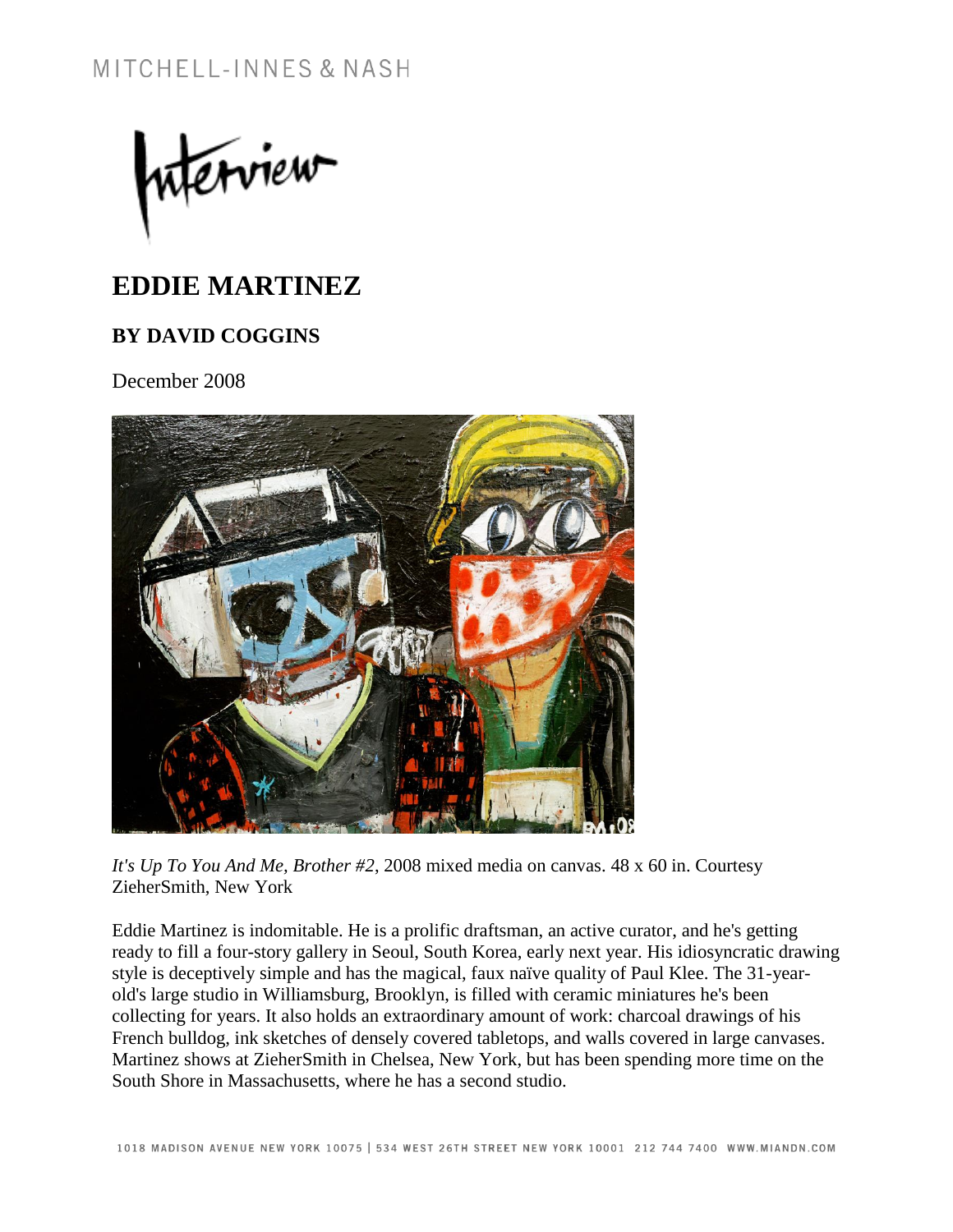## MITCHELL-INNES & NASH

David Coggins: Your work has always been full of people and animals with large staring eyes. What is it about that motif that's so appealing?

Eddie Martinez: It generates all kinds of emotions. People look at the eyes in my paintings and wonder why they're that big. People ask if they're on mushrooms or if they're scared or if they're my eyes. They aren't any of those things. I don't have to make specific choices or explain things. I don't have to make things clear; it's just what I want it to be. That's a luxury I don't want to give up.

DC: You just got back from a residency in Austria. Does your work vary depending on your surroundings?

EM: I'm very influenced by my surroundings. But I stay busy wherever I am. In fact, they are about to deliver a crate full of the art I made in Austria.

DC: You're getting ready for a show in South Korea?

EM: Right. It's at Seomi & Tuus, in February. They're going to have at least 25 of these large paintings, including some of my clowns and ducks. It's the biggest show I've ever had.

DC: Do you find surprising connections when you see so much of your work together in one gallery?

EM: Definitely. I just keep making things, and whatever happens, happens. I'm not making these characters to illustrate a story.

DC: When you begin a work, do you know if it's going to be a still life or a portrait, or does that come later?

EM: It comes later. I just start drawing with a brush, making marks. I build something up and then react to it. If it starts feeling like something, then I'll go off in that direction.

DC: What are your feelings about graffiti?

EM: I always look at graffiti or any marks on a building, for that matter. Marks just appeal to me. I've always liked spray paint as a tool.

DC: Do you think about the distinctions between high art and low art or, say, the tradition of still lifes versus graffiti?

EM: I'll do anything. These things have all become part of my language—I don't dissect what they mean. I draw all the time, and sometimes it turns into this repeated object, and sometimes it remains personal.

DC: It's interesting to see your charcoal drawings. Those are the first materials you use in an introductory drawing class.